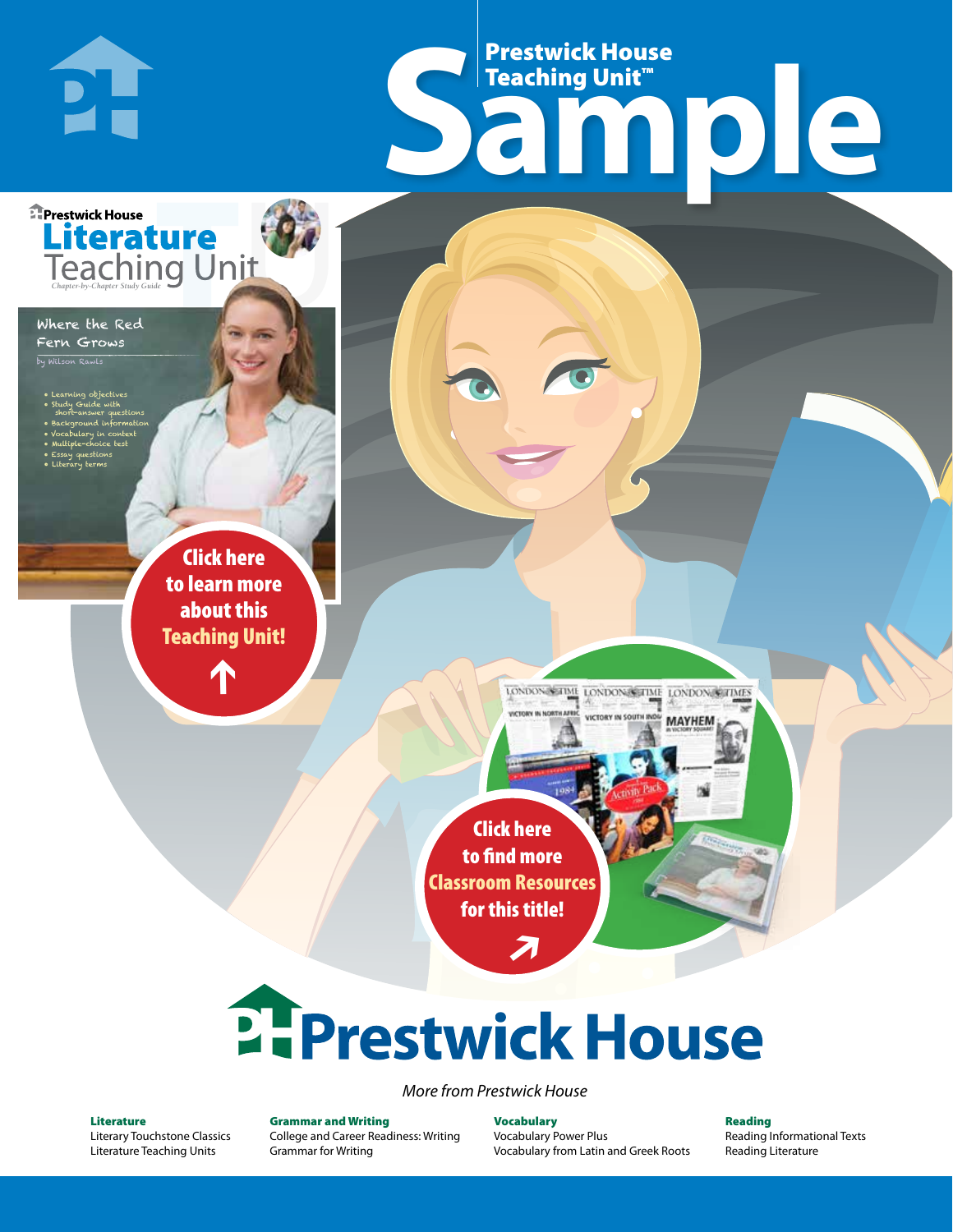



Fern Grows

by Wilson Rawls

- Learning objectives
	- Study Guide with short-answer questions
		- Background information
			- Vocabulary in context
				- Multiple-choice test
					- Essay questions
					- Literary terms

## **Ellergetwick House**

**P.O. Box 658, Clayton, DE 19938 www.prestwickhouse.com 800.932.4593**

**ISBN: 978-1-58049-078-8**

**Copyright ©1998 by Prestwick House Inc.**

**All rights reserved. No portion may be reproduced without permission in writing from the publisher.** 

**Item No: 301225**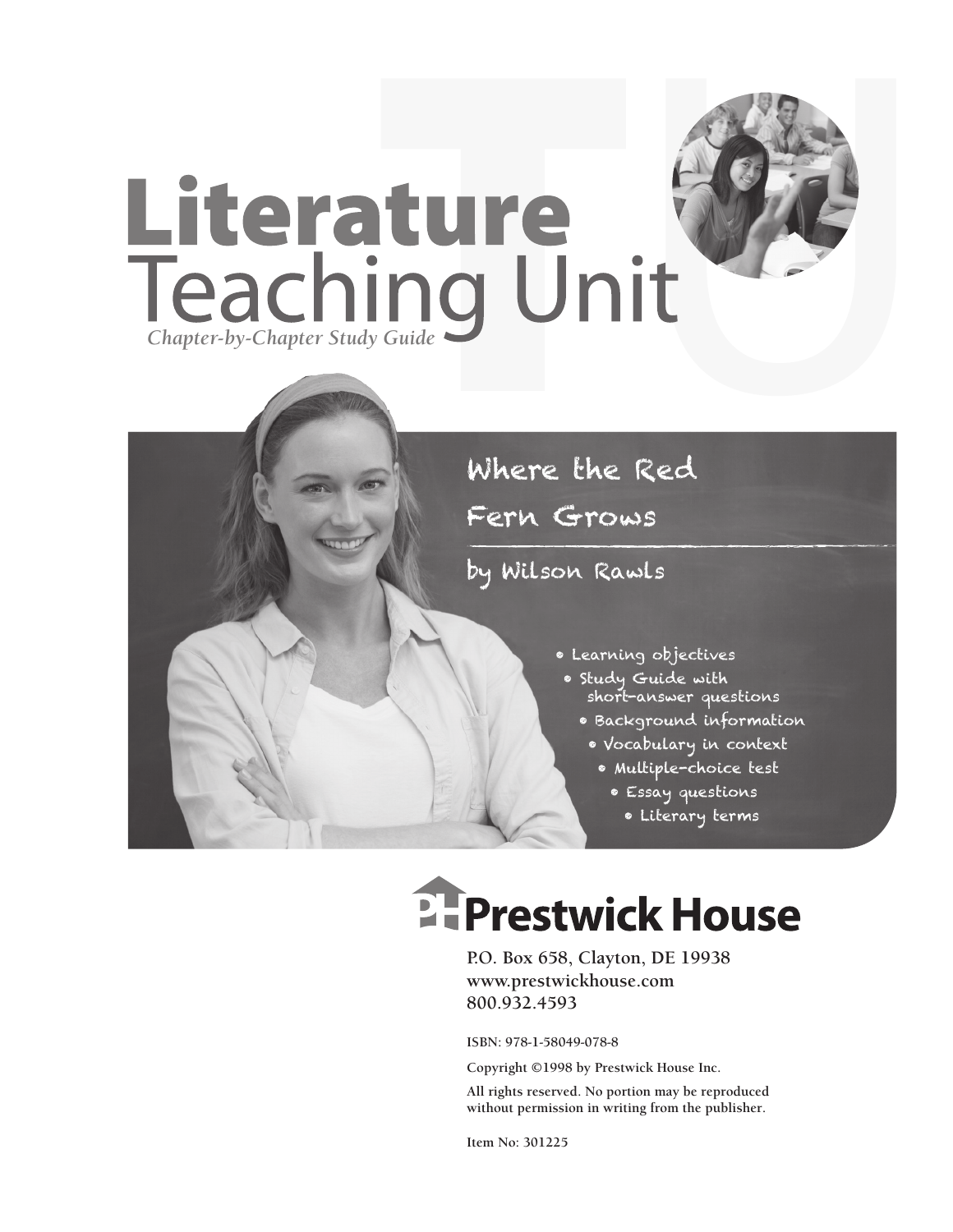## **Note to Teacher**

This book is set in a beautiful valley near the Ozark Mountains of Oklahoma. The story takes place at the turn of the century, around 1910. Farmers, using mules to plow their fields, struggle to make a living for their families. In the mountains, hunting is a way of life, and the people survive through grit, determination, and hard work. Character, pride, and faith are as important as food in their lives. There is death and sadness in this novel, but it is mainly an adventure story filled with great love, loyalty, and faith.

All references come from the Bantam Doubleday Dell Book for Young Readers edition of *Where the Red Fern Grows,* copyright 1961.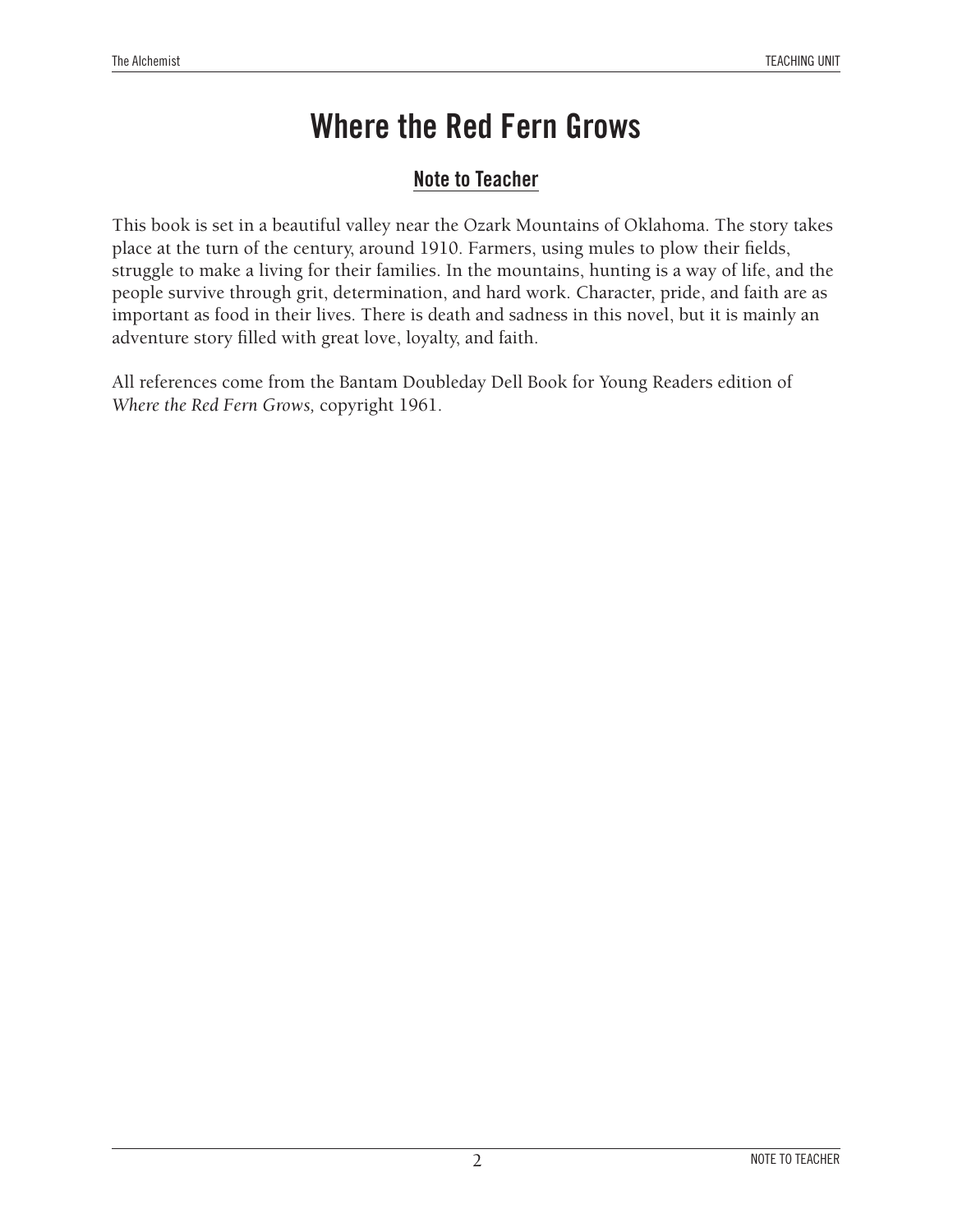## **Objectives**

By the end of this Unit, the student will be able to:

- 1. understand the story and relate how the details in the novel are held together by a unifying thread.
- 2. recognize and point out examples of the following literary devices in the novel:
	- metaphor
	- local color
	- simile
- 3. discuss the following uses of the language:
	- hyperbole
	- • figurative language
	- • cliché
- 4. comment on the use of first-person narration and personal narrative in telling a story.
- 5. compare and contrast some of today's views with views popular at the turn of the century:
	- animal rights
	- tree conservation
	- women's rights
	- gun control
- 6. identify the main conflicts in this story.
- 7. discuss how the following themes are presented in the book and point to incidents in the book to support the following thematic generalizations:
	- humans cannot always understand why bad things happen
	- • dreams can come true with determination, hard work, and prayer
	- prayers from the heart are answered
- 8. comment on the significance of the title in this novel by relating the legend of the red fern to the action of the story.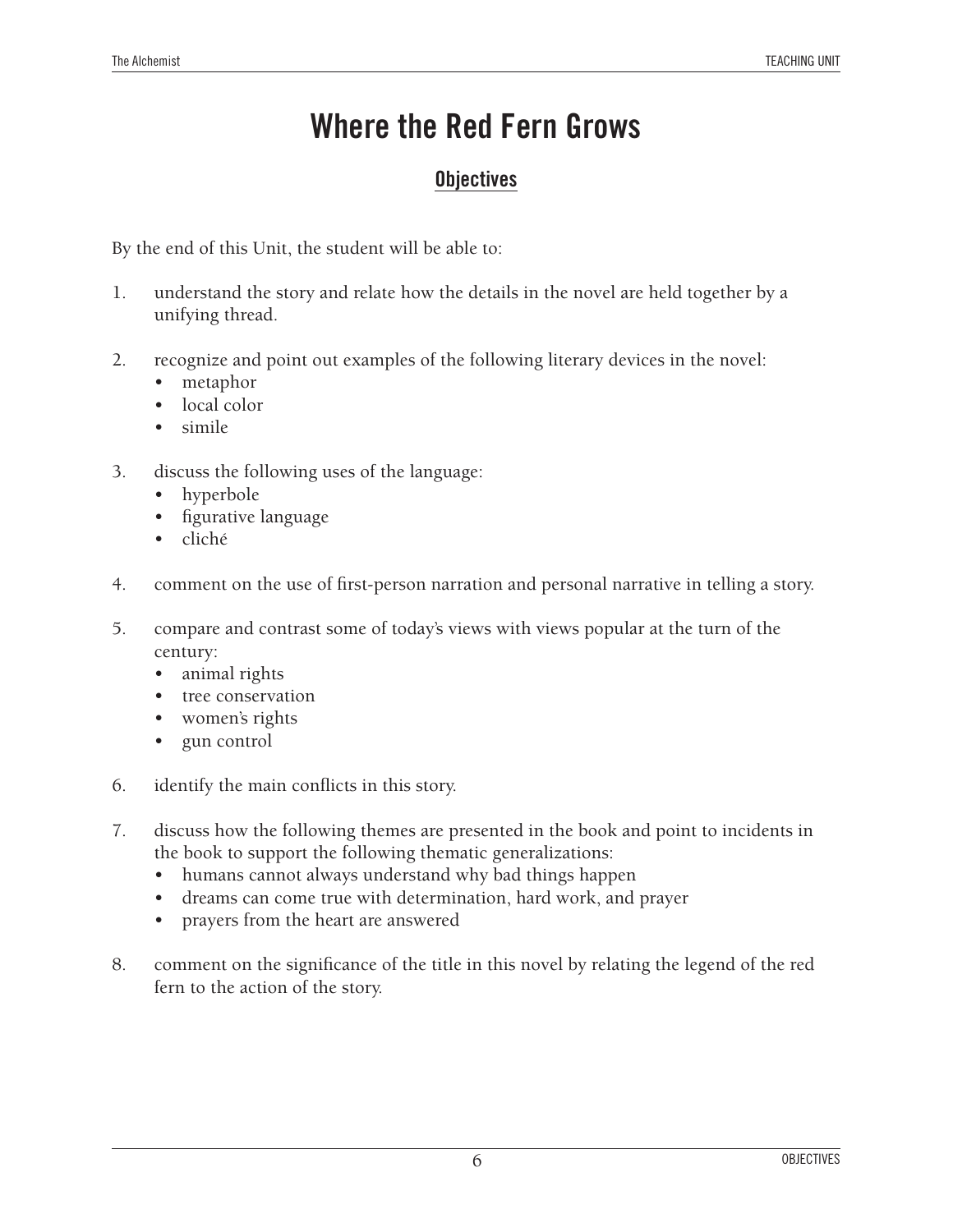## **Questions for Discussion and Essay**

- 1. Discuss the three different types of conflict as they apply to this book.
- 2. Compare today's views on conservation with the views of the characters in the story.
- 3. Locate and discuss three times when the color white is used symbolically.
- 4. Explain the terms found in this novel that are native to the setting of the novel.
- 5. Discuss the role of women at the turn of the century.
- 6. Define legend. How is a legend different from a superstition?
- 7. Defend or refute this statement: "This book typifies a coming-of-age story."
- 8. By referring to incidents in the book, prove that a theme of this book is "Humans cannot always understand why bad things happen."
- 10. Point out how this story could also be a loss-of-innocence novel.
- 11. By referring to incidents in the text, support the following generalization: "The novel makes the point that for dreams to be realized, determination, hard work, perseverance, and prayer are necessary."
- 12. Find and define examples of the following:
	- metaphor
	- hyperbole
	- cliché
	- simile.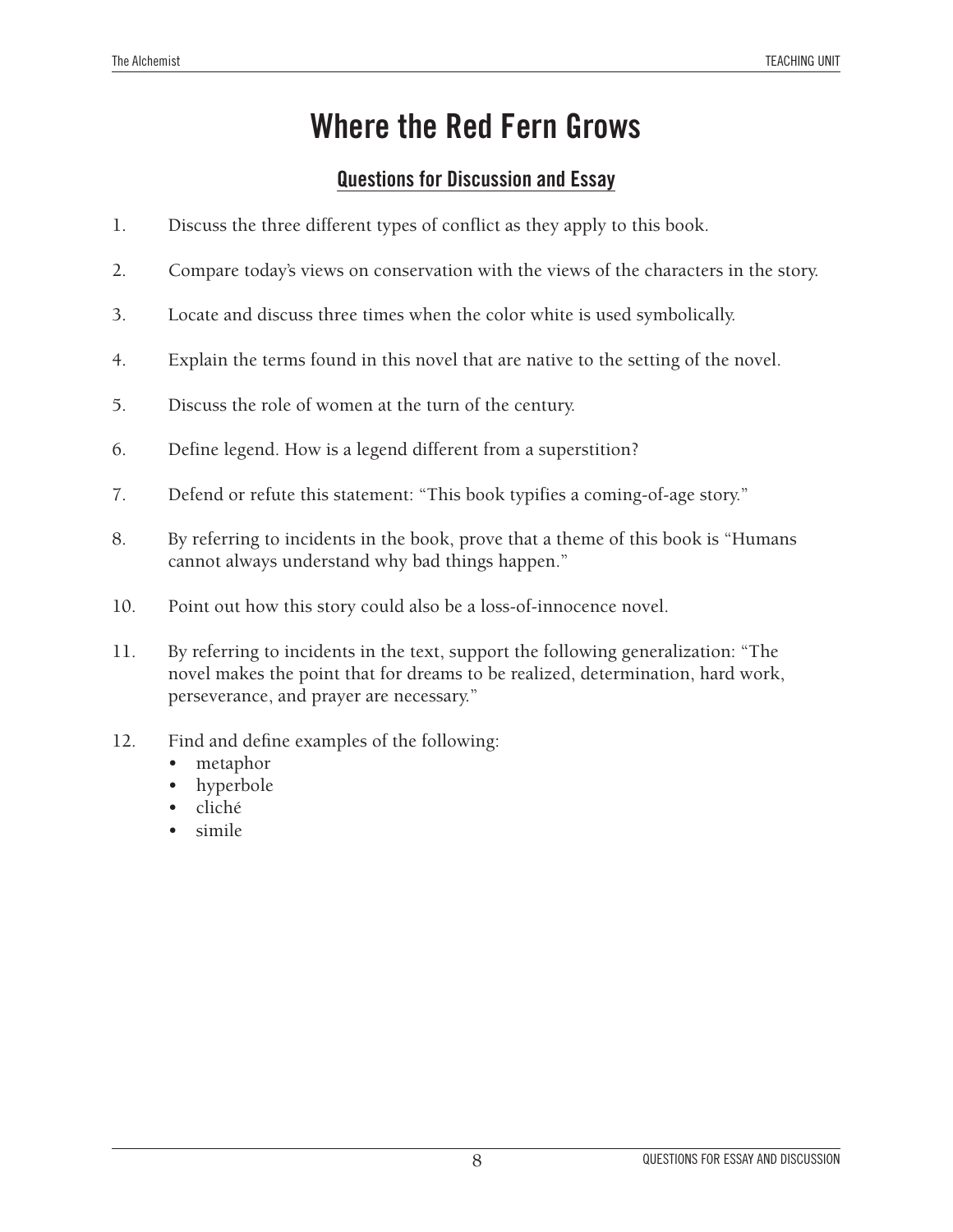#### **Chapter One**

Vocabulary

**residential** – a type of housing **squalling** – yelling **whimper** – to cry **trot** – to walk briskly or jog **pangs** – shooting pains **caress** – to stroke lovingly

1. Do you believe the narrator intends to help Buddie before he realizes the dog is a red hound dog? Explain.

2. Why does the narrator think Buddie has come a long way and has a long way to go?

3. Why does the narrator not try to keep the hound dog safe in his backyard?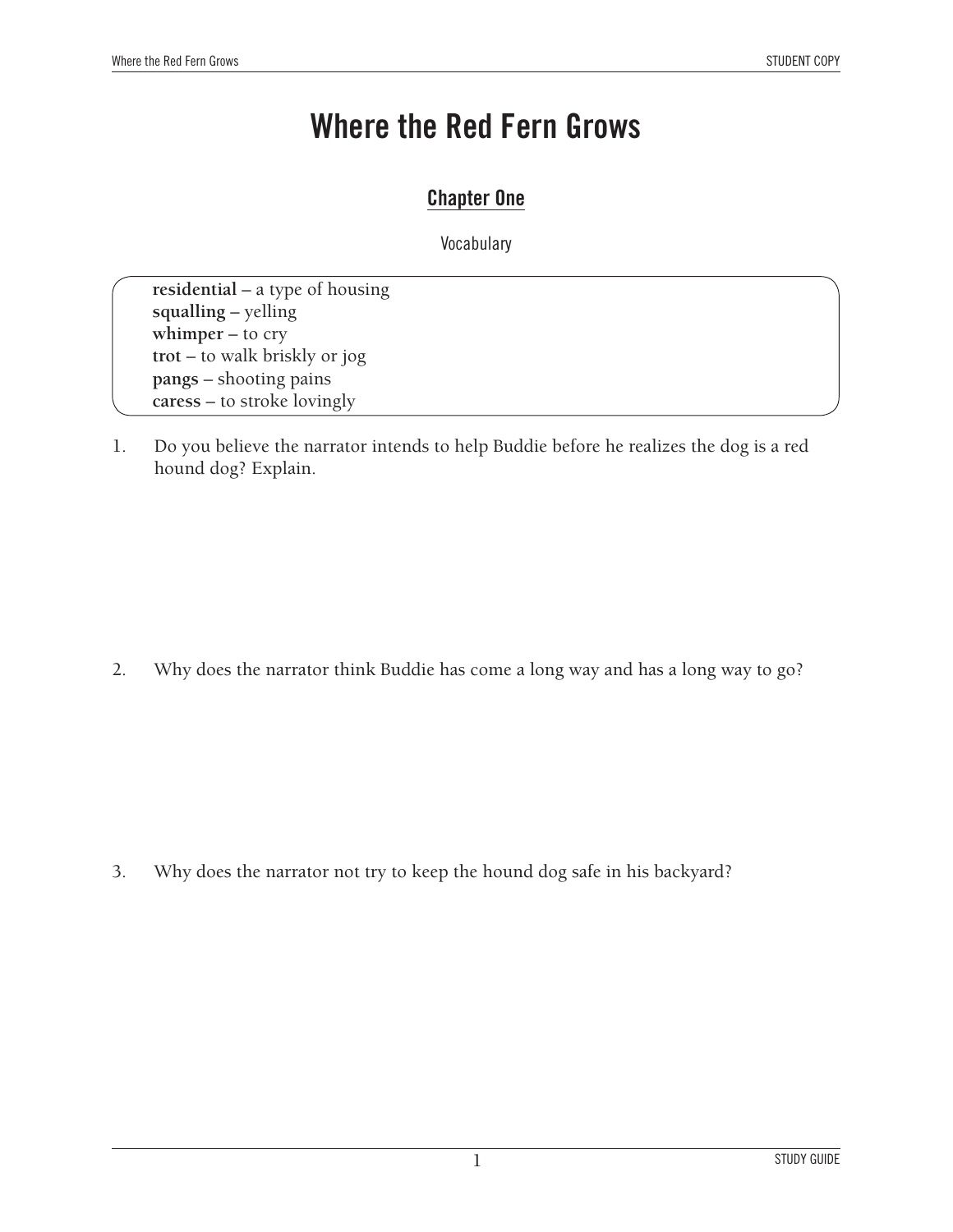#### **Chapter Four**

#### Vocabulary

**bore** – turned slightly **make amends** – to make up for or apologize **gawked** – stared

1. Why are Billy's dogs sent to Tahlequah instead of to his grandfather's store?

2. Why does Billy still not tell his family about the dogs when he knows they are being shipped?

3. Find an example of figurative language in this chapter.

4. Why do you suppose Billy is not too frightened to walk through the wilderness to Tahlequah but is scared of Tahlequah and the people?